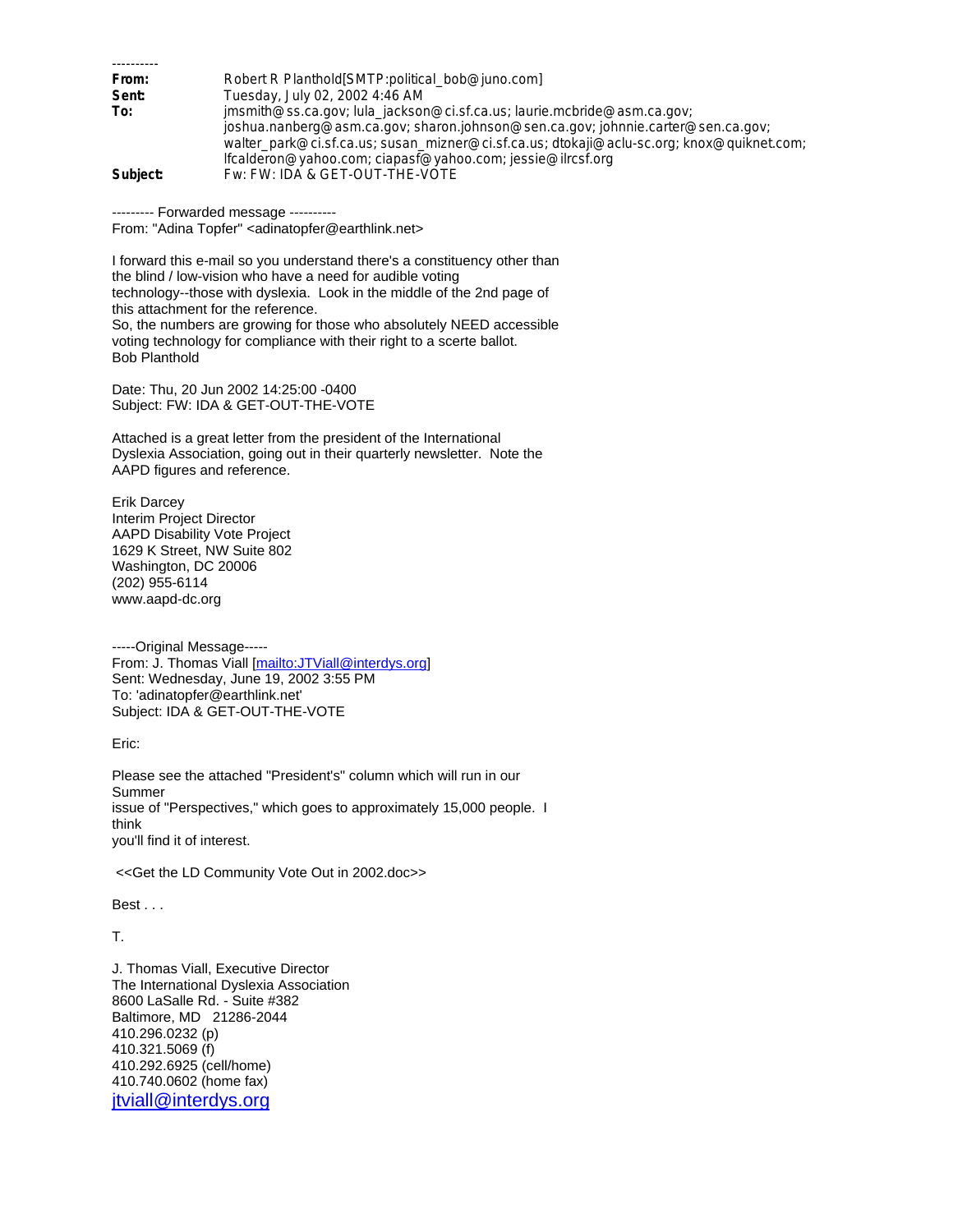## Get the LD Community Vote Out in 2002 . . . *Support Candidates that Support You!*

Throughout my tenure as President of The International Dyslexia Association (IDA), I have been proud to lead IDA to a more influential role in the legislative arena. We are working independently as well as collaboratively with other learning disability (LD) organizations to advance critical issues relative to the reauthorization of the Individuals with Disabilities Education Act (IDEA). This is, no doubt, important, but there is also no doubt that this effort represents half the battle. We also need to exercise our political strength in the voting booth. We need to elect official who are sensitive to the needs of our community, support existing legislation that protects our rights, AND sponsor new legislation to enhance the fullest possible participation of people with disabilities in the life of our country.

Let me be clear, our goal is not to support a political party or any specific candidate. There are many Democrats, Independents, and Republicans who deserve our support at the polls based upon their voting records on issues germane to our community. My intent is to raise awareness within the LD community so the millions of people with dyslexia (as well as those who work with them and care about them) educate themselves to the positions congressional candidates are taking on our issues.

Given my concern regarding this matter, I recently asked our executive director to attend a meeting sponsored by the American Association for People with Disabilities (AAPD). The "Voting and Election Summit" was sponsored by AAPD to help coordinate the get-out-the-vote efforts of a wide variety of disability rights groups. I am eternally grateful to AAPD for their leadership.

Let me quote a few statistics that came out of that meeting:

- People with disabilities are the largest single minority in the country. According to a 1997 report from the U.S. Census Bureau, almost 53 million Americans have some sort of disability.
- According to the 2000 Census, 23.3% of the voting age population in the U.S. has a disability.
- 23% of people with disabilities say that a candidate's position on disability issues is the primary factor in deciding to vote for that candidate. 48% said it was one of the top 3 factors.
- Historically, only 17% of people with disabilities vote in non-presidential elections.
- In the 1988 presidential election, George Bush won by a 7% margin. Analysis of disability voting patterns suggests that 1 to 3% of the electoral margin came from the disability community because he promised to sign the Americans with Disabilities Act (ADA).<sup>\*</sup>

What can we learn from these numbers? As trite as it may sound, every vote counts and we are not voting in sufficient numbers. It is true that for many people with disabilities, the critical issue is access to the polling place. It is also true that for people with learning disabilities, specifically dyslexia which manifests itself most commonly as a reading disability, the issues are somewhat different. Accordingly, I would like to stress the following two points: